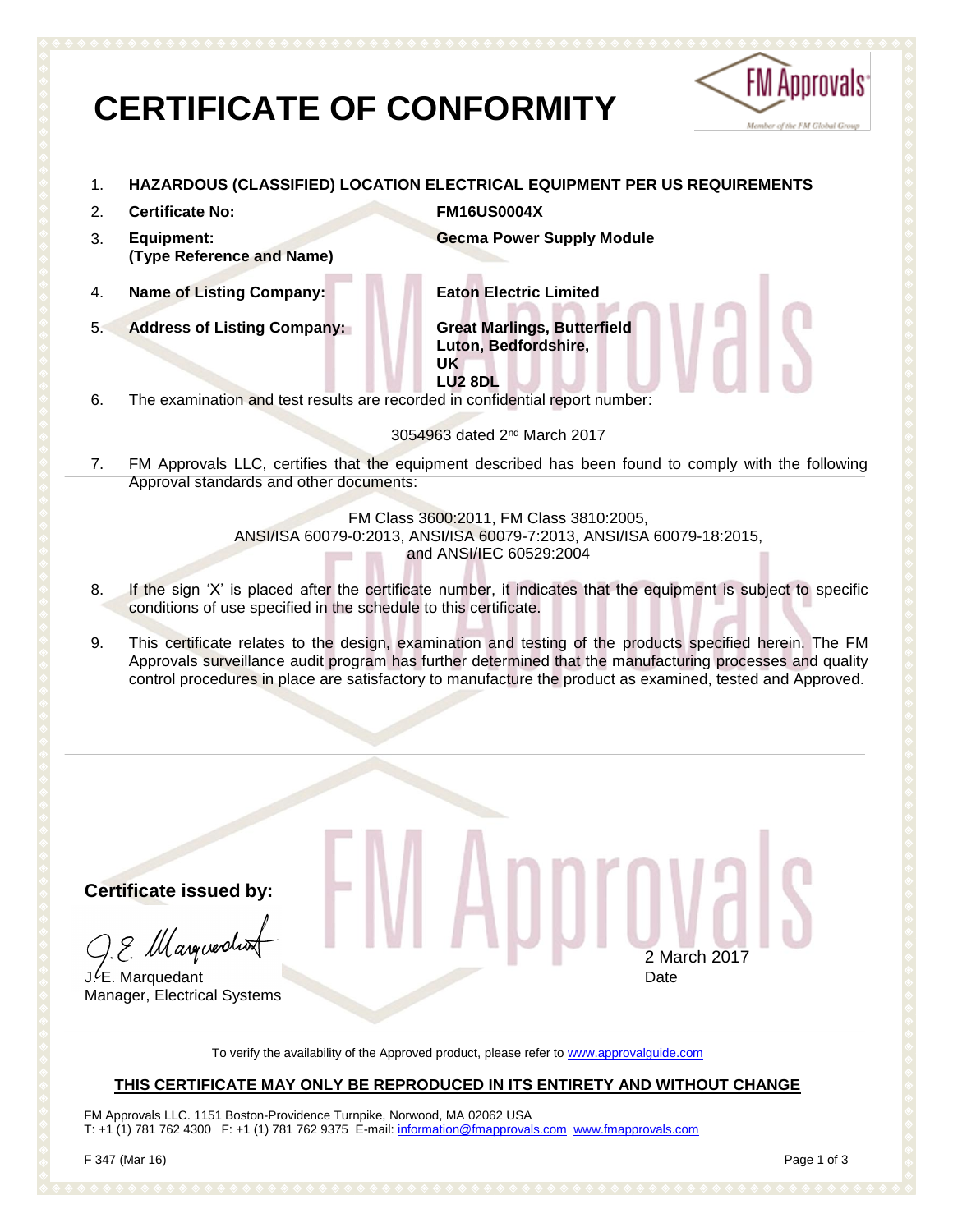## **SCHEDULE**



US Certificate Of Conformity No: FM16US0004X

10. Equipment Ratings:

Increased Safety, and Encapsulated for Class I, Zone 1, AEx e mb IIC T4 Gb hazardous (classified) locations, indoors and outdoors (IP54) with an ambient temperature rating of -30°C to +60°C.

11. The marking of the equipment shall include:

Class I, Zone 1 AEx e mb IIC T4 Gb Ta = -30  $^{\circ}$ C to +60  $^{\circ}$ C

#### 12. **Description of Equipment:**

**General** - The Gecma Power Supply Module is an AC or DC supplied Power supply which provides a 22 V DC, 4 A output.

**Construction** – The Gecma Power Supply Module is located within an aluminum enclosure.

**Ratings** - The Gecma Power Suply Modules operate at either; a.c. version: 100-230 Vac, 50/60 Hz, 1.2 A; or d.c. version: 18-36 Vdc, 5.5 A, 100 W

The Power Supply Module is rated for use in an ambient temperature range of -30 °C to +60 °C.

Listing

*Gecma Power Supply Module (AC or DC versions)*  $1/1$  / AEx e mb / IIC / T4 Gb IP54 Ta = -30 °C to +60 °C

#### 13. 1 **Specific Conditions of Use:**

1. *The enclosure is manufactured from aluminium. In rare cases, ignition sources due to impact and friction sparks could occur. This shall be considered during installation.*

#### 14. 1 **Test and Assessment Procedure and Conditions:**

This Certificate has been issued in accordance with FM Approvals US Certification Requirements.

#### 15. 1 **Schedule Drawings**

A copy of the technical documentation has been kept by FM Approvals.

#### 16. 1 **Certificate History**

Details of the supplements to this certificate are described below:

#### **THIS CERTIFICATE MAY ONLY BE REPRODUCED IN ITS ENTIRETY AND WITHOUT CHANGE**

FM Approvals LLC. 1151 Boston-Providence Turnpike, Norwood, MA 02062 USA T: +1 (1) 781 762 4300 F: +1 (1) 781 762 9375 E-mail[: information@fmapprovals.com](mailto:information@fmapprovals.com) [www.fmapprovals.com](http://www.fmapprovals.com/)